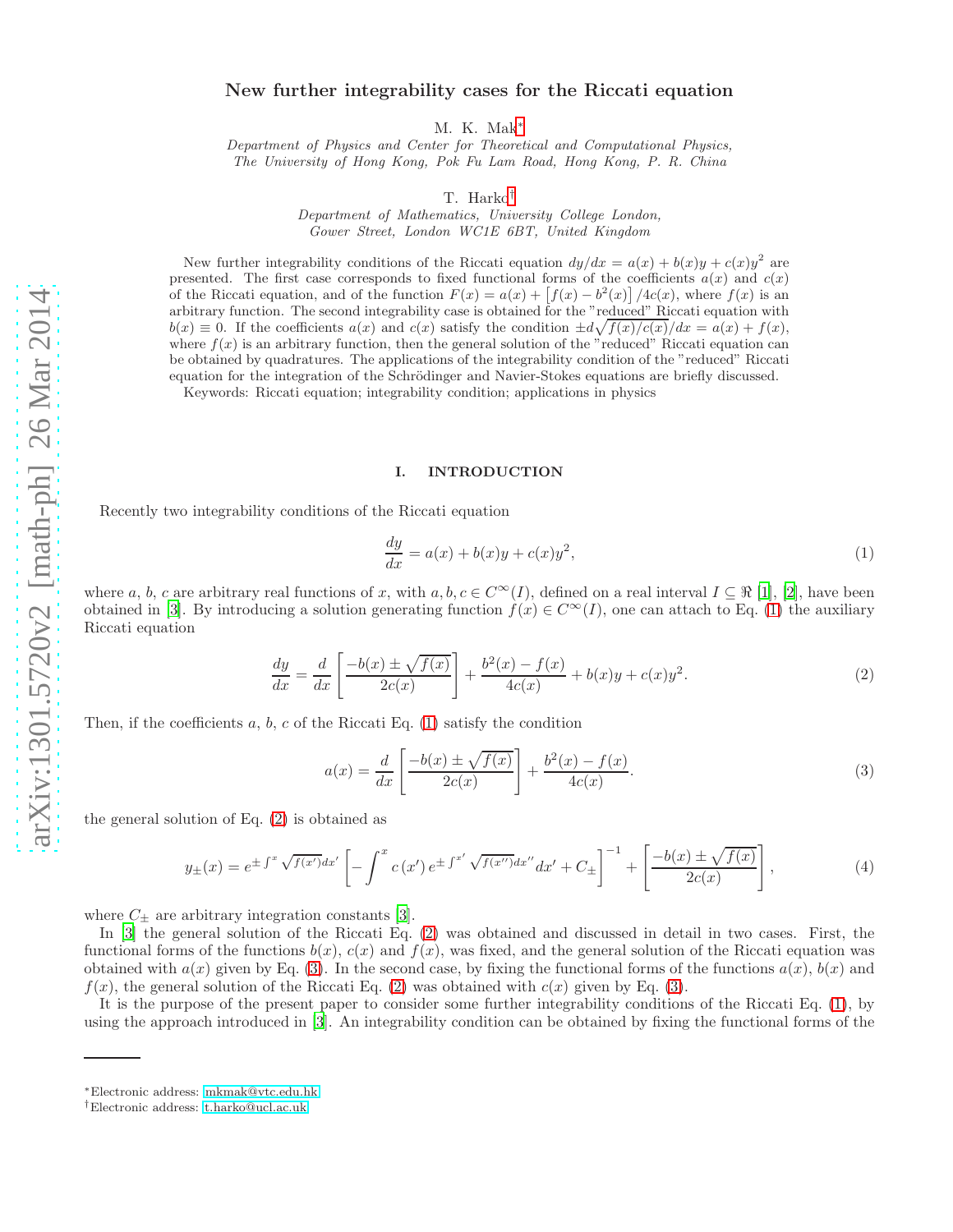functions  $a(x)$ ,  $c(x)$ , and of the function  $F(x) = a(x) + [f(x) - b^2(x)]/4c(x)$ , which allows us to obtain the general solution of the Riccati Eq. [\(2\)](#page-0-3), with  $b(x)$  determined from Eq. [\(3\)](#page-0-4).

An integrability case for the "reduced" Riccati equation with  $b(x) \equiv 0$  is also obtained. Some physical applications of the solution are considered for the case of the Schrödinger equation, and of the Navier-Stokes equation, respectively.

The present paper is organized as follows. The general solution of the Riccati equation with given  $a, c$  and  $F$  is derived in Section [II.](#page-1-0) An integrability case for the "reduced" Riccati equation is presented in Section [III.](#page-3-0) Some physical applications of the solution generating method for the "reduced" Riccati equation are presented in Section [IV.](#page-3-1) We conclude our results in Section [V.](#page-6-3)

## <span id="page-1-0"></span>II. GENERATING SOLUTIONS OF THE RICCATI EQUATION BY FIXING  $a(x)$ ,  $c(x)$  AND  $F(x)$

Eq. [\(3\)](#page-0-4) can be rewritten as

<span id="page-1-2"></span>
$$
F(x) = \frac{d}{dx} \left[ \frac{-b(x) \pm \sqrt{f(x)}}{2c(x)} \right],
$$
\n(5)

where we have introduced a new generating function  $F(x)$  defined as

<span id="page-1-1"></span>
$$
F(x) = a(x) + \frac{f(x) - b^2(x)}{4c(x)}.
$$
\n(6)

From Eq. [\(6\)](#page-1-1) we obtain  $f(x)$  as

<span id="page-1-3"></span>
$$
f(x) = 4c(x)[F(x) - a(x)] + b2(x).
$$
 (7)

Integrating Eq. [\(5\)](#page-1-2) yields the following equation:

<span id="page-1-4"></span>
$$
2c(x)\left(\int^{x} F(x') dx' + F_0\right) + b(x) = \pm \sqrt{f(x)},
$$
\n(8)

where  $F_0$  is an arbitrary integration constant. By inserting Eq. [\(7\)](#page-1-3) into Eq. [\(8\)](#page-1-4), we find

<span id="page-1-5"></span>
$$
2c(x)\left[\int^x F(x') dx' + F_0\right] + b(x) = \pm \sqrt{4c(x)[F(x) - a(x)] + b^2(x)}.
$$
\n(9)

By squaring both sides of Eq. [\(9\)](#page-1-5), we obtain the following equation:

<span id="page-1-6"></span>
$$
\[2c(x)\left(\int^x F(x') dx' + F_0\right) + b(x)\]^{2} = 4c(x)[F(x) - a(x)] + b^{2}(x). \tag{10}
$$

Now rearranging the terms of Eq. [\(10\)](#page-1-6), it is easy to show that

<span id="page-1-7"></span>
$$
b(x) = \frac{F(x) - a(x)}{\int^x F(x') dx' + F_0} - c(x) \left[ \int^x F(x') dx' + F_0 \right].
$$
 (11)

By substituting Eq. [\(11\)](#page-1-7) into Eq. [\(8\)](#page-1-4), Eq. [\(8\)](#page-1-4) can be expressed as

$$
\pm \sqrt{f(x)} = c(x) \left[ \int^x F(x') dx' + F_0 \right] + \frac{F(x) - a(x)}{\int^x F(x') dx' + F_0}.
$$
\n(12)

By substituting Eq. [\(11\)](#page-1-7) into the Riccati Eq. [\(1\)](#page-0-2), the Riccati Eq. [\(1\)](#page-0-2) takes the form

<span id="page-1-8"></span>
$$
\frac{dy}{dx} = a(x) + \left\{ \frac{F(x) - a(x)}{\int^x F(x') dx' + F_0} - c(x) \left[ \int^x F(x') dx' + F_0 \right] \right\} y + c(x) y^2.
$$
\n(13)

Therefore we obtain the following:

**Theorem.** Let  $F(x) \in C^{\infty}(I)$  be an arbitrary function defined on a real interval  $I \subseteq \mathbb{R}$ . If the coefficient  $b(x)$  of the Riccati Eq. [\(1\)](#page-0-2) satisfies the condition [\(11\)](#page-1-7), then the general solution of the Riccati Eq. [\(13\)](#page-1-8) is given by

$$
y(x) = \frac{e^{\int x \left\{c(x')\left[\int x' F(x'')dx'' + F_0\right] + \frac{F(x') - a(x')}{\int x' F(x'')dx'' + F_0}\right\} dx'}}{C_0 - \int^x c(x')e^{\int x' \left\{c(x'')\left[\int x'' F(\xi) d\xi + F_0\right] + \frac{F(x'') - a(x'')}{\int x'' F(\xi) d\xi + F_0}\right\} dx''} dx'} + \int^x F(x') dx' + F_0,
$$
(14)

where  $C_0$  is an arbitrary integration constant.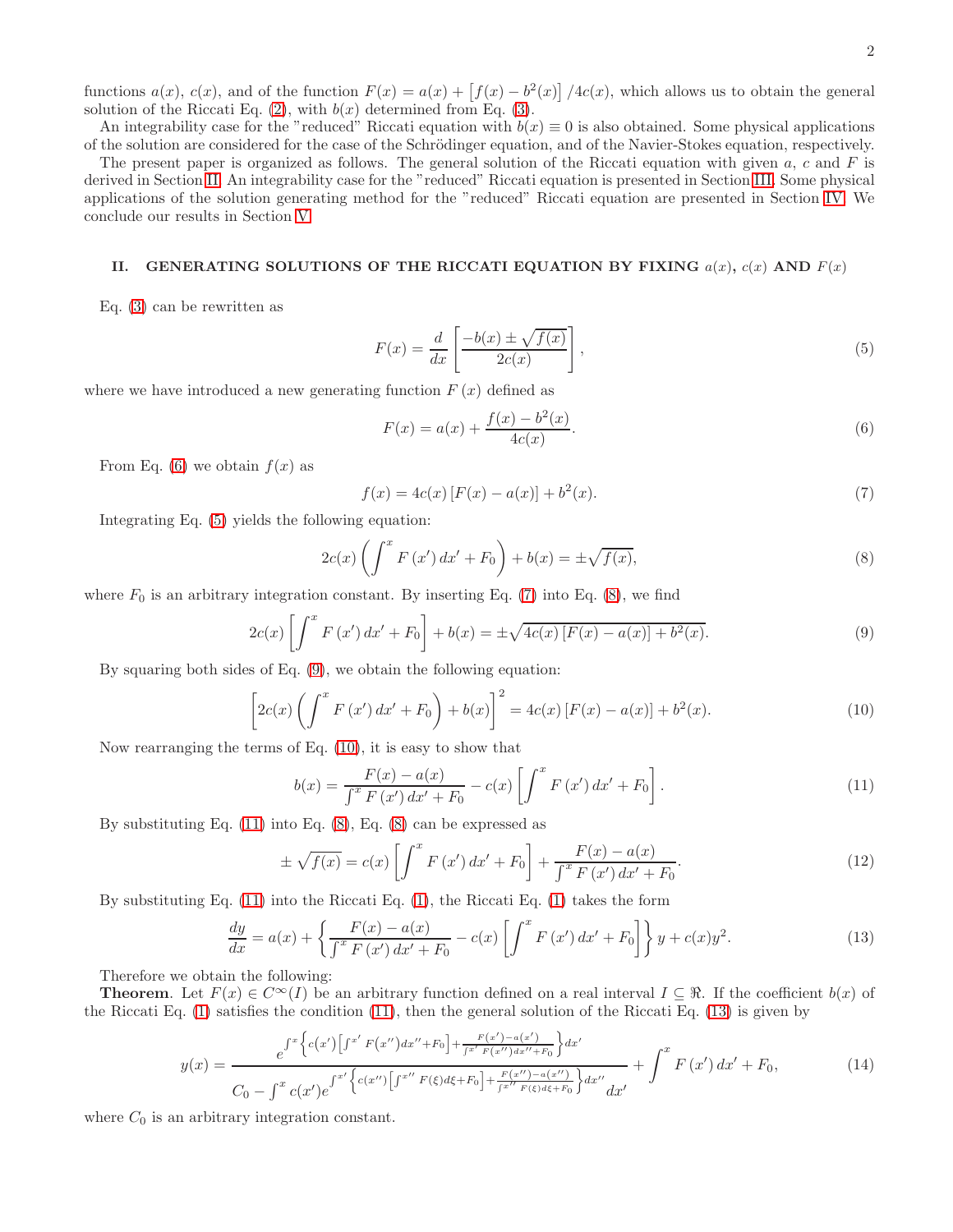### A. Example 1

The coefficients of the Riccati equation

<span id="page-2-0"></span>
$$
\frac{dy}{dx} = k_1 x^m - k_2 x^n \left( F_0 + \frac{k_1 x^{m+1}}{m+1} \right) y + k_2 x^n y^2,
$$
\n(15)

where  $k_1$ ,  $k_2$ , m and n are arbitrary constants, satisfy the condition [\(11\)](#page-1-7). A particular solution of Eq. [\(15\)](#page-2-0) is

$$
y_p = F_0 + \frac{k_1 x^{1+m}}{1+m}.\tag{16}
$$

The general solution of Eq. [\(15\)](#page-2-0) is given by

$$
y(x) = F_0 + \frac{k_1 x^{m+1}}{m+1} + \frac{\exp\left\{k_2 x^{n+1} \left[ \frac{k_1 x^{m+1}}{(m+1)(m+n+2)} + \frac{F_0}{n+1} \right] \right\}}{C_0 - k_2 \int^x \xi^n \exp\left\{k_2 \xi^{n+1} \left[ \frac{k_1 \xi^{m+1}}{(m+1)(m+n+2)} + \frac{F_0}{n+1} \right] \right\} d\xi}.
$$
(17)

#### B. Example 2

The coefficients of the Riccati equation

<span id="page-2-1"></span>
$$
\frac{dy}{dx} = k_1 x + \left[ \frac{(n-k_1)x}{nx^2/2 + F_0} - 1 \right] y + \frac{1}{nx^2/2 + F_0} y^2,\tag{18}
$$

satisfy the condition [\(11\)](#page-1-7). It has the particular solution

$$
y_p = F_0 + \frac{nx^2}{2}.\tag{19}
$$

The general solution of Eq. [\(18\)](#page-2-1) is given by

$$
y(x) = \frac{e^x \left(nx^2 + 2F_0\right)^{1 - k_1/n}}{C_0 - 2 \int^x e^{\xi} \left(n\xi^2 + 2F_0\right)^{-k_1/n} d\xi} + \frac{nx^2}{2} + F_0.
$$
 (20)

#### C. Example 3

The coefficients of the Riccati equation

<span id="page-2-2"></span>
$$
\frac{dy}{dx} = kx^m + \left[\frac{2\left(px^s - kx^m\right)}{px^{s+1}/(s+1) + F_0} - \frac{n}{x}\right]y + \left[\frac{n}{x} - \frac{px^s - kx^m}{px^{s+1}/(s+1) + F_0}\right] \left[\frac{px^{s+1}}{s+1} + F_0\right]^{-1}y^2,\tag{21}
$$

where k, m, n, s and p are arbitrary constants, satisfy the condition [\(11\)](#page-1-7). It has the particular solution

$$
y_p = F_0 + \frac{px^{s+1}}{s+1}.\tag{22}
$$

The general solution of Eq. [\(21\)](#page-2-2) is given by

$$
y\left(x\right) = -G\left(x\right) + \frac{x^n}{C_0 - G\left(x\right)},\tag{23}
$$

where the function  $G(x)$  is defined as

$$
G\left(x\right) = \frac{x^n}{F_0^2(s+1)} \left[ \frac{F_0(s+1)\left(kx^{m+1} + F_0 + F_0s\right)}{px^{s+1} + F_0 + F_0s} - \frac{k(m+n-s)x^{m+1} \, _2F_1\left(1, \frac{m+n+1}{s+1}; \frac{m+n+s+2}{s+1}; -\frac{px^{s+1}}{sF_0 + F_0}\right)}{m+n+1} \right],\tag{24}
$$

where  ${}_2F_1\left(1,\frac{m+n+1}{s+1};\frac{m+n+s+2}{s+1};-\frac{px^{s+1}}{sF_0+F}\right)$  $\left(\frac{px^{s+1}}{sF_0+F_0}\right)$  is the hypergeometric function  ${}_2F_1(a,b;c;z)$  [\[4\]](#page-6-4).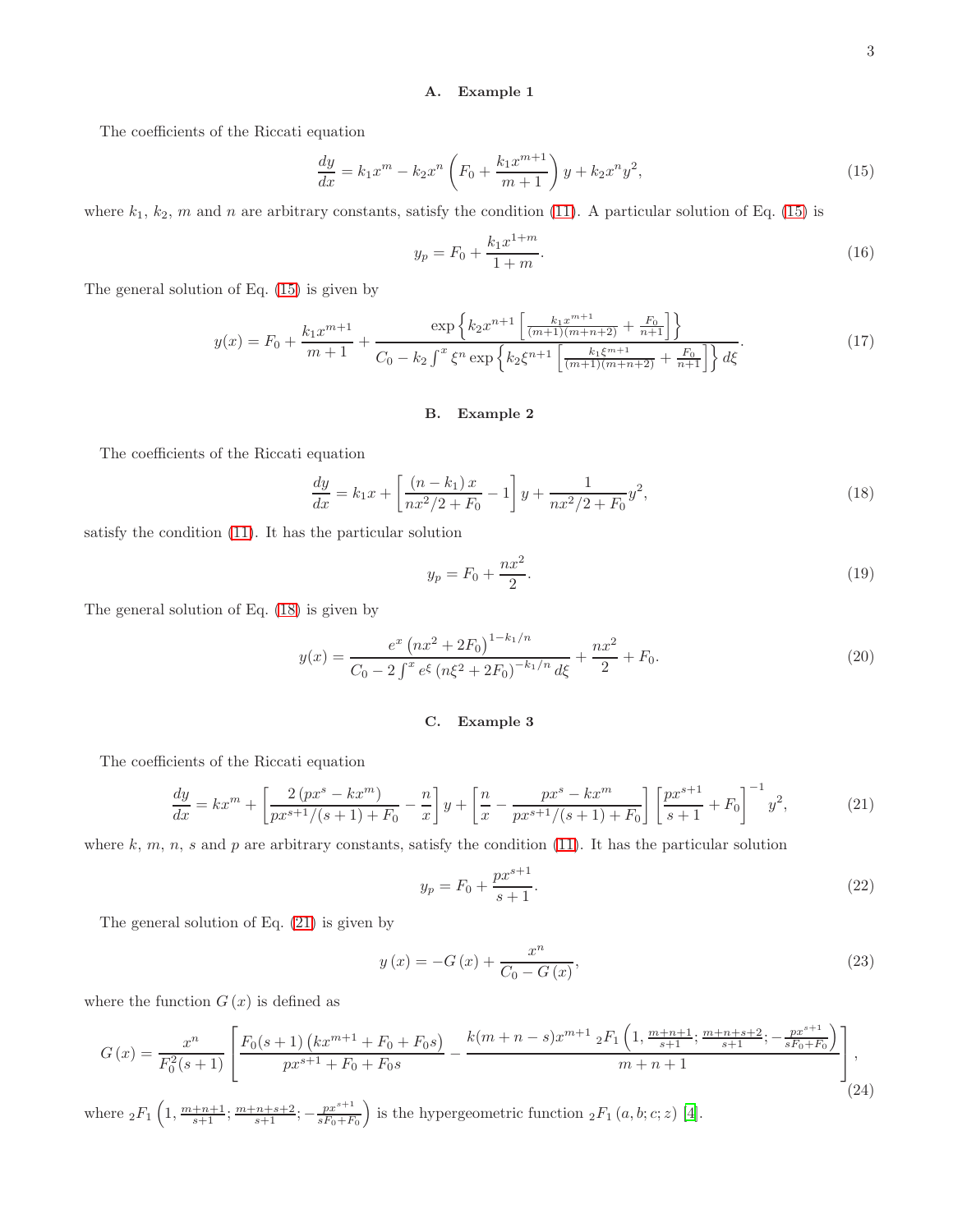### <span id="page-3-0"></span>III. THE "REDUCED" RICCATI EQUATION: THE CASE  $b(x) \equiv 0$

If the function  $b(x) \equiv 0$ , the Riccati Eq. [\(1\)](#page-0-2) takes the "reduced" form

<span id="page-3-2"></span>
$$
\frac{dy}{dx} = a(x) + c(x)y^2,\tag{25}
$$

We assume that a particular solution  $y_p(x)$  of Eq. [\(25\)](#page-3-2) satisfies the condition

<span id="page-3-3"></span>
$$
\frac{dy_p}{dx} = a(x) + f(x),\tag{26}
$$

where  $f(x) \in C^{\infty}(I)$  is an arbitrary function. Substitution of Eq. [\(26\)](#page-3-3) into Eq. [\(25\)](#page-3-2) fixes the particular solution  $y_p(x)$ as

$$
y_p(x) = \pm \sqrt{\frac{f(x)}{c(x)}}.\tag{27}
$$

Therefore we obtain an integrability condition of the reduced Riccati equation, alternative to Eq. [\(3\)](#page-0-4), and which can be formulated as

<span id="page-3-4"></span>
$$
\pm \frac{d}{dx} \sqrt{\frac{f(x)}{c(x)}} = a(x) + f(x). \tag{28}
$$

Therefore we have obtained an integrability condition for the "reduced" Riccati equation expressed as the following

**Theorem.** Let  $f(x) \in C^{\infty}(I)$  be an arbitrary function defined on a real interval  $I \subseteq \mathcal{R}$ . Then the general solution of the "reduced" Riccati equation

<span id="page-3-5"></span>
$$
\frac{dy}{dx} = \pm \frac{d}{dx} \sqrt{\frac{f(x)}{c(x)}} - f(x) + c(x)y^2,
$$
\n(29)

is given by

$$
y_{\pm}(x) = \pm \sqrt{\frac{f(x)}{c(x)}} + \frac{e^{\pm 2\int^{x} \sqrt{f(x')c(x')}dx'}}{C_{\pm} - \int^{x} c(x')e^{\pm 2\int^{x'} \sqrt{f(x'')c(x'')}dx'}dx'},
$$
\n(30)

where  $C_{\pm}$  are arbitrary integration constants. If  $c(x) \equiv 1$ , the solution of Eq. [\(53\)](#page-6-5) can be written as

$$
y_{\pm}(x) = \pm \sqrt{f(x)} - \frac{d}{dx} \ln \left[ C_{\pm} - \int^x e^{\pm 2 \int^{x'} \sqrt{f(x'')} dx''} dx' \right].
$$
 (31)

# <span id="page-3-1"></span>IV. APPLICATIONS IN PHYSICS

In the present Section we consider some physical applications of the obtained integrability conditions of the Riccati equation. In particular, we will consider the application of the obtained integrability conditions to the case of the Schrödinger - Riccati system, and of the Navier-Stokes equations.

### A. The Schrödinger-Riccati system

The one-dimensional Schrödinger equation for a potential  $V(x)$ ,

$$
\psi''(x) + [E - V(x)] \psi(x) = 0,\tag{32}
$$

where  $E =$  constant is the energy, the Planck constant  $\hbar = 1$ , and the mass m of the particle is normalized to  $m = 1/2$ , by means of the transformation

$$
u(x) = -\frac{\psi'(x)}{\psi(x)},\tag{33}
$$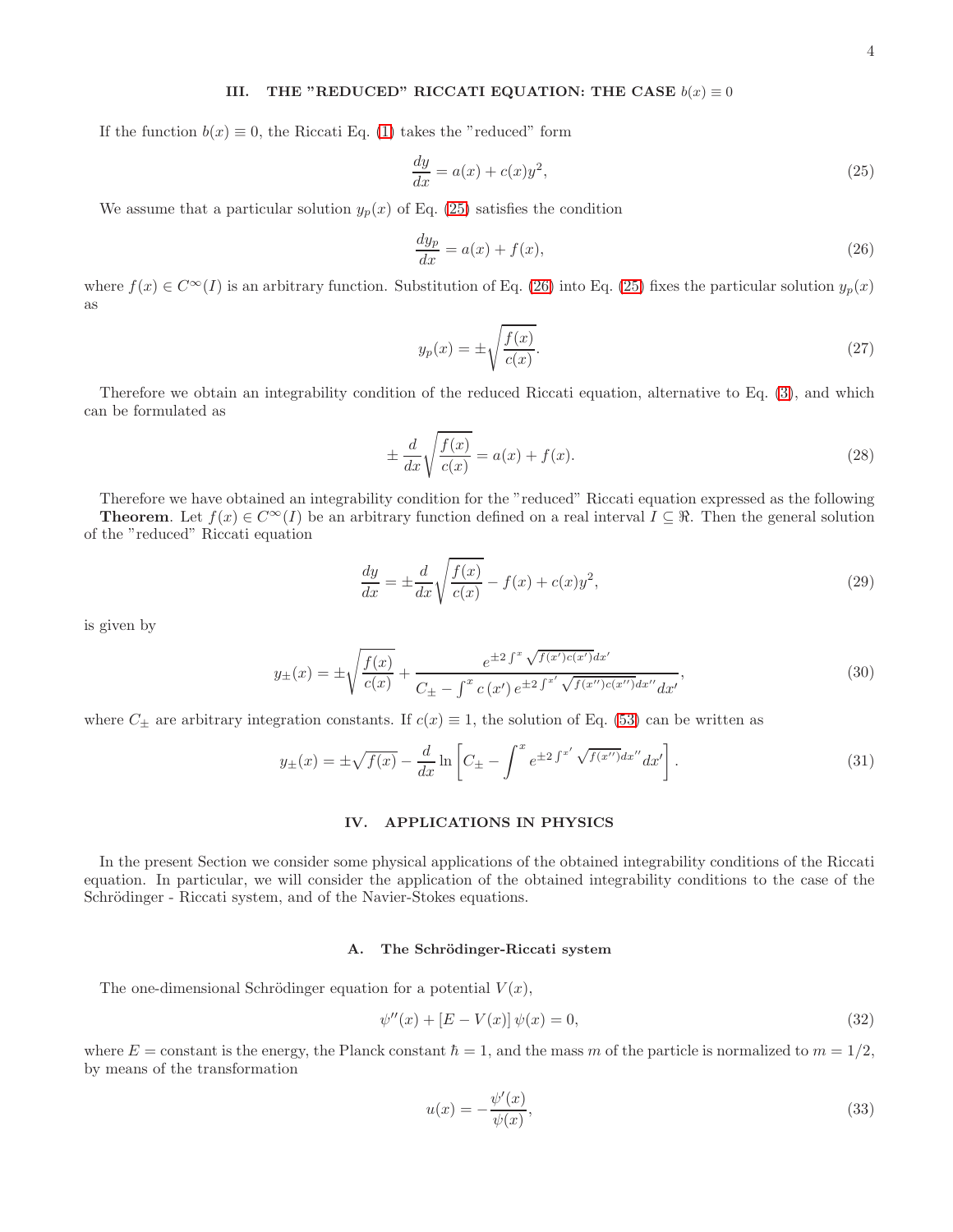can be transformed to a "reduced" Riccati equation of the form [\[5\]](#page-6-6)

<span id="page-4-0"></span>
$$
u'(x) = E - V(x) + u^2(x).
$$
 (34)

Therefore if the solution of the "reduced" Riccati equation [\(34\)](#page-4-0) is known, the wave function is given by

<span id="page-4-4"></span>
$$
\psi(x) = \psi_0 \exp\left[-\int^x u\left(x'\right)dx'\right],\tag{35}
$$

where  $\psi_0$  is an arbitrary constant of integration.

For the Schrödinger - Riccati equation [\(34\)](#page-4-0)  $c(x) \equiv 1$  and  $a(x) = E - V(x)$ . Therefore for any given arbitrary function  $f(x)$  the Schrödinger - Riccati equation has a closed form solution, with the potential fixed by

$$
V(x) = E \mp \frac{d}{dx}\sqrt{f(x)} + f(x). \tag{36}
$$

As a first application of the integrability case given by Eq. [\(28\)](#page-3-4) we consider the choice  $f(x) = f_0 x^n$  for the function  $f(x)$ , where  $f_0$  and n are arbitrary constants. Then the potential for this problem is given by

$$
V(x) = E + f_0 x^n \mp \frac{n}{2} \sqrt{f_0} x^{n/2 - 1}.
$$
\n(37)

and the general solution of the Schrödinger - Riccati Eq.  $(34)$  is

$$
u_{\pm}(x) = \pm \sqrt{f_0} x^{n/2} + \frac{(n+2)e^{\pm \frac{4\sqrt{f_0}}{n+2}x^{n/2+1}}}{(n+2)C_{\pm} + 2xE_{\frac{n}{n+2}}\left(\mp \frac{4\sqrt{f_0}}{n+2}x^{n/2+1}\right)},
$$
\n(38)

where  $E_n(z) = \int_1^{\infty} e^{-zt} dt/t^n$  is the exponential integral function [\[4](#page-6-4)]. The wave-function corresponding to this potential is given by

$$
\psi_{\pm}(x) = \psi_{\pm 0} \exp\left[\mp 2\sqrt{f_0}x^{n/2+1}/(n+2)\right] \left[C_{\pm} + 2xE_{\frac{n}{n+2}}\left(\mp \frac{4\sqrt{f_0}}{n+2}x^{n/2+1}\right)/(n+2)\right].
$$
\n(39)

where  $\psi_{\pm 0}$  are arbitrary integration constants. As a particular example we explicitly present the solutions corresponding to the case  $n = 2$ , for which the quantum potential is

$$
V(x) = f_0 x^2 + E \mp \sqrt{f_0},\tag{40}
$$

corresponding, from a physical point of view, to harmonic motion [\[6](#page-6-7)]. The solution of the Schrödinger - Riccati Eq. [\(34\)](#page-4-0) for this potential is

<span id="page-4-1"></span>
$$
u_{\pm} = \pm \sqrt{f_0}x + \frac{e^{\pm \sqrt{f_0}x^2}}{C_{\pm} - \sqrt{\pi}F_{\pm} \left(f_0^{1/4}x\right)/f_0^{1/4}},\tag{41}
$$

where  $F_+(z) = \text{erf}(iz)/i$  and  $F_-(z) = \text{erf}(z)$ , with  $\text{erf}(z) = (2/\sqrt{\pi}) \int_0^z e^{-t^2} dt$  [\[4\]](#page-6-4). The wave function for the harmonic double well potential is obtained as

<span id="page-4-2"></span>
$$
\psi_{\pm}(x) = \psi_{\pm 0} \exp\left[\mp\sqrt{f_0}x^2/2\right] \left[C_{\pm} + \sqrt{\pi}F_{\pm}\left(f_0^{1/4}x\right)/f_0^{1/4}\right].\tag{42}
$$

Eqs. [\(41\)](#page-4-1) and [\(42\)](#page-4-2) have been used in the physical context of quantum mechanics since 1984 [\[7](#page-6-8), [8](#page-6-9)].

As a second example of the application of the integrability condition given by Eq. [\(28\)](#page-3-4) to the Schrödinger - Riccati system we consider the case  $f(x) = f_0 x^n - E$ ,  $n \neq 0$ . The corresponding potential, satisfying the integrability condition of the Riccati equation, is

<span id="page-4-5"></span>
$$
V(x) = f_0 x^n \mp \frac{f_0 n}{2} \frac{x^{n-1}}{\sqrt{f_0 x^n - E}}, n \neq 0.
$$
 (43)

The general solution of the Riccati equation Eq. [\(34\)](#page-4-0) for this potential is

<span id="page-4-3"></span>
$$
u_{\pm}(x) = \pm \sqrt{f_0 x^n - E} + \frac{H_{\pm}(x)}{C_{\pm} - \int^x H_{\pm}(x') dx'},
$$
\n(44)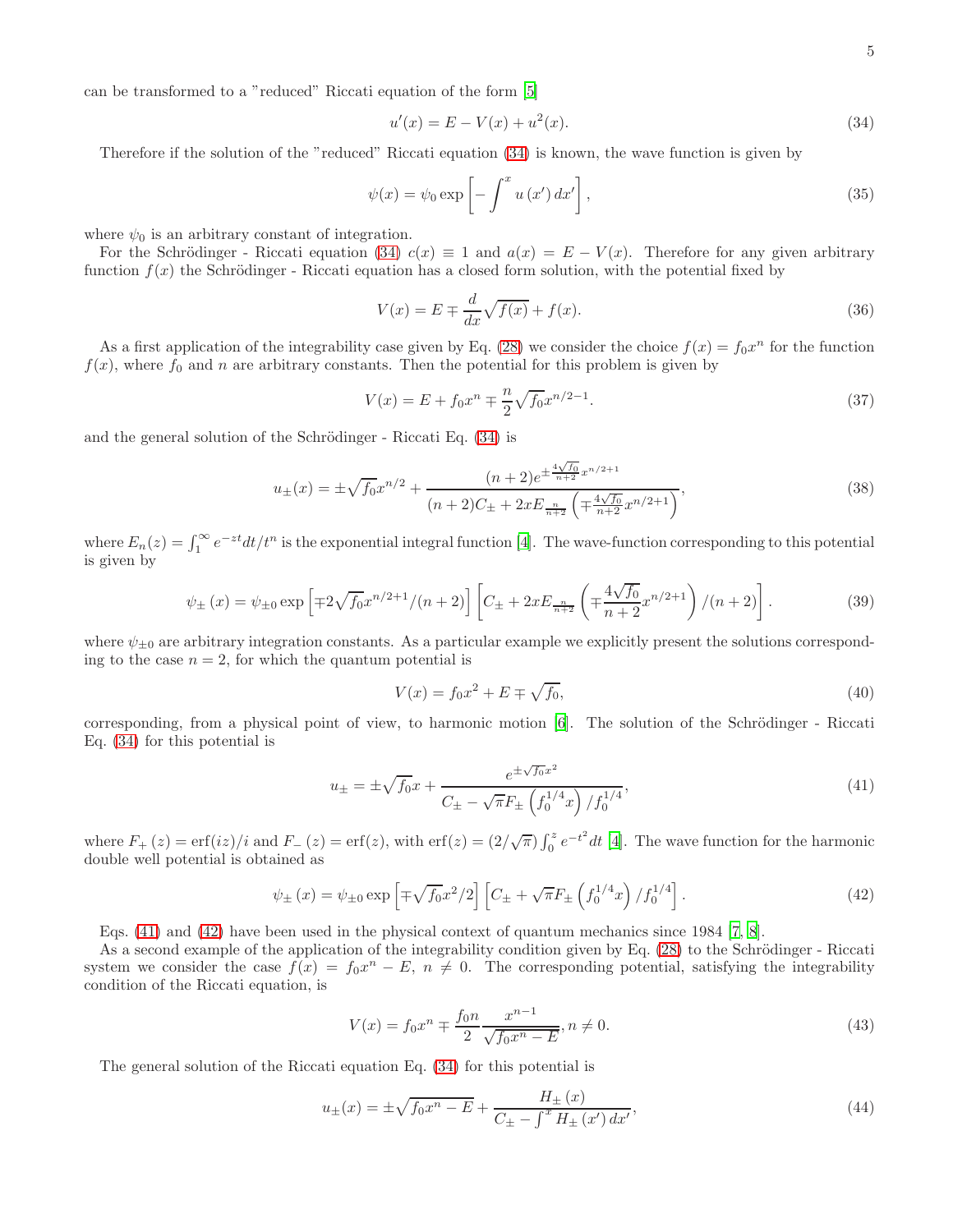By substituting Eq. [\(44\)](#page-4-3) into Eq. [\(35\)](#page-4-4), the wave function can be represented by

$$
\psi_{\pm}(x) = \psi_{\pm 0} H_{\mp}(x) \left[ C_{\pm} - \int^x H_{\pm}(x') dx' \right],
$$
\n(45)

where we have introduced the function  $H_{\pm}(x)$ , given by

$$
H_{\pm}(x) = \exp\left\{\pm 2x\sqrt{f_0x^n - E}\left[2 + n_2F_1\left(1, \frac{1}{2} + \frac{1}{n}; 1 + \frac{1}{n}; \frac{f_0x^n}{E}\right)\right] / (2 + n)\right\}.
$$
 (46)

In Eq. [\(43\)](#page-4-5) for all  $n \neq 0$  the potentials are singular at the points  $f_0 x^n = E$ . This singularity can be avoided, from a physical point of view, by taking into consideration only bound physical states, that is, those for which the energy E is negative, and by considering only half-line (radial) cases.

#### B. The Navier-Stokes equation

The Navier-Stokes equation for a steady viscous flow,

$$
\rho\left(\vec{v}\cdot\nabla\right)\vec{v} = -\nabla p + \rho\vec{f} + \mu\Delta\vec{v},\tag{47}
$$

where  $\rho$  is the density of the fluid, p is the fluid pressure,  $\vec{v}$  is the velocity,  $\mu$  is the dynamic viscosity, and  $\vec{f}$  is the external force acting on the fluid, is one of the most complex equations of mathematical physics. Therefore reducing it to a simpler form, or establishing, by using some physically reasonable assumptions, a connection between the Navier-Stokes equation and some other equations of the mathematical physics, is of fundamental importance in obtaining some exact solutions of the Navier-Stokes equation. By introducing a strain field  $\gamma$  into the velocity field  $\vec{u}$  of the fluid so that  $\vec{u} = [-(\gamma/2))x, -(\gamma/2)y, (\gamma)z + (-\partial \psi/\partial y, \partial \psi/\partial x, W)]$ , where  $\psi$ ,  $\gamma$  and W are functions of x, y and t, but not of z, solutions of the Burgers type can be constructed [\[9\]](#page-6-10). If the strain rate  $\gamma$  is a function of time only,  $\gamma = \gamma(t)$ , then it is related to the pressure p of the fluid by a Riccati equation of the form [\[9](#page-6-10)]

$$
\frac{d\gamma}{dt} + \gamma^2 + p_{zz}(t) = 0,\t\t(48)
$$

where  $p_{zz}(t)$  is the second partial z-derivative of the pressure, which must be spatially uniform, a constraint necessary for the existence of stretched vortex solutions of the 3D Navier Stokes equations with uni-directional vorticity, which is stretched by a strain field that is decoupled from them. Therefore, if there is a function  $f(t)$  so that the pressure can be represented as

$$
p_{zz}(t) = \mp \frac{d}{dt} \sqrt{f(t)} - f(t),\tag{49}
$$

the strain rate  $\gamma(t)$  for a viscous fluid flow can be obtained as

$$
\gamma_{\pm}(t) = \pm \sqrt{f(t)} + \frac{d}{dt} \ln \left[ \Gamma_{\pm} + \int e^{\pm 2 \int^t \sqrt{f(t')} dt'} dt' \right],\tag{50}
$$

where  $\Gamma_{\pm}$  are arbitrary constants of integration.

In [\[10\]](#page-6-11) and [\[11\]](#page-6-12) it was shown that along a streamline the two-dimensional Navier-Stokes equation can be written as a Riccati equation of the form

<span id="page-5-0"></span>
$$
\dot{u}_1 - \alpha(s)u_1^2 + \beta(s) = 0,\t\t(51)
$$

where the dot denotes the derivative with respect to the parameter s,  $\alpha = 1/2\nu$ , where  $\nu = \mu/\rho$  is the kinematic viscosity, and  $\beta = -(1/\nu) (\dot{q}/\rho - f_1) s + C/\nu$ , with C an arbitrary constant. The parametrization of the trajectory is of the form  $\Phi: s \to (\phi_1(s), \phi_2(s)) = (x, y)$ , and  $\vec{u} = \vec{v} \circ \phi$  and  $q = p \circ \phi$ , respectively. A solution of the Riccati equation in terms of the Airy function was obtained in [\[10\]](#page-6-11). By using the integrability condition Eq. [\(28\)](#page-3-4) more general solutions of the two-dimensional Navier-Stokes equation can also be constructed. Hence, if there exists a function  $f(s)$  so that the condition

$$
\pm \frac{d}{ds} \sqrt{\frac{f(s)}{\alpha(s)}} = -\beta(s) + f(s),\tag{52}
$$